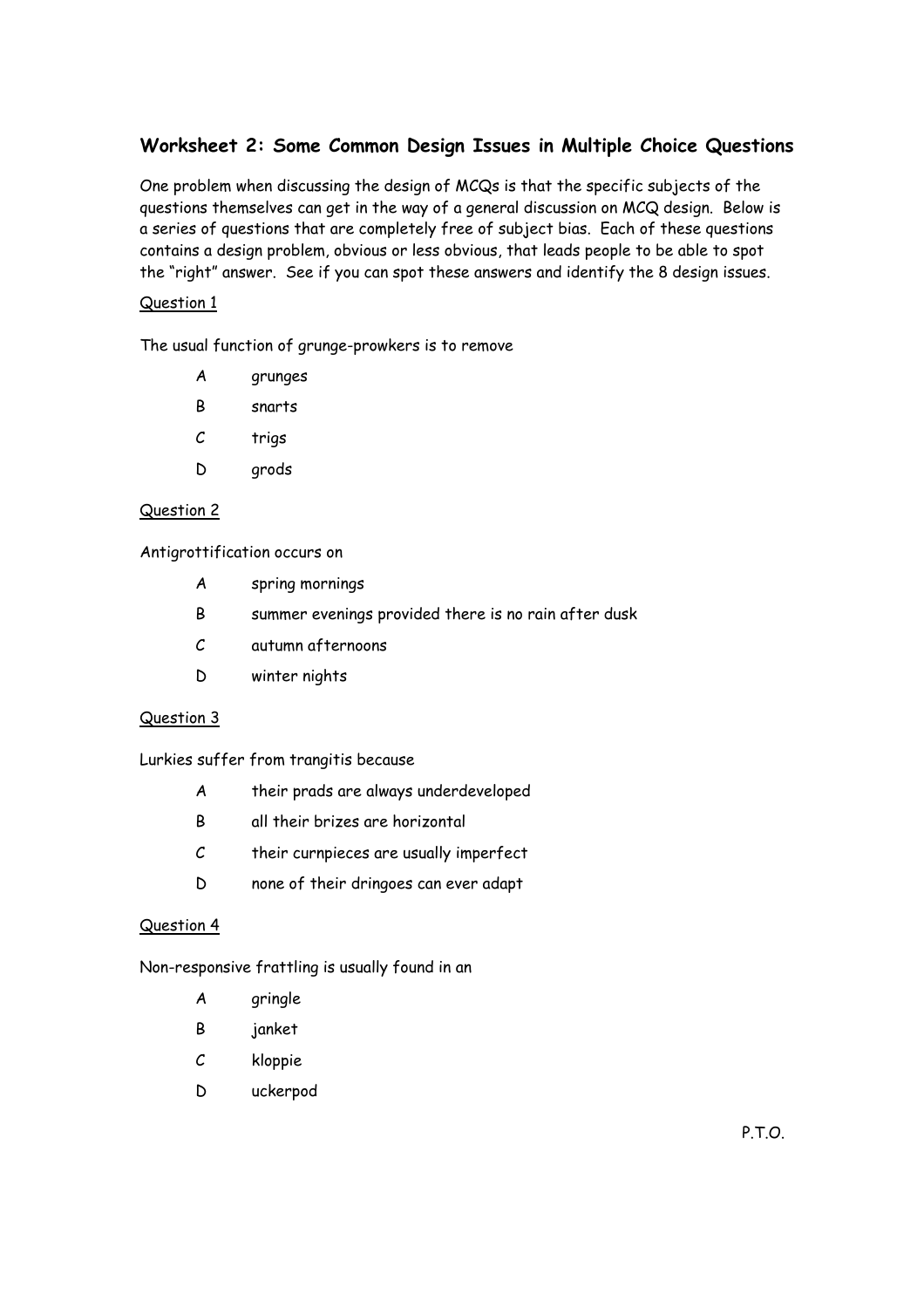## Question 5

Which of the following are exceptions to the law of lompicality?

- A the miltrip and the nattercup
- B the bifid pantrip
- C the common queeter
- D the flanged ozzle

## Question 6

Which must be present for parbling to take place?

- A phlot and runge
- B runge
- C stuke and runge
- D runge and trake

## Question 7

One common disorder of an overspragged uckerpod is

- A copious vezzling
- B intermittent weggerment
- C non-responsive frattling
- D uneven yerkation

## Question 8

Which one of these is the correct answer?

A

- B
- $\mathcal{C}$
- 
- D